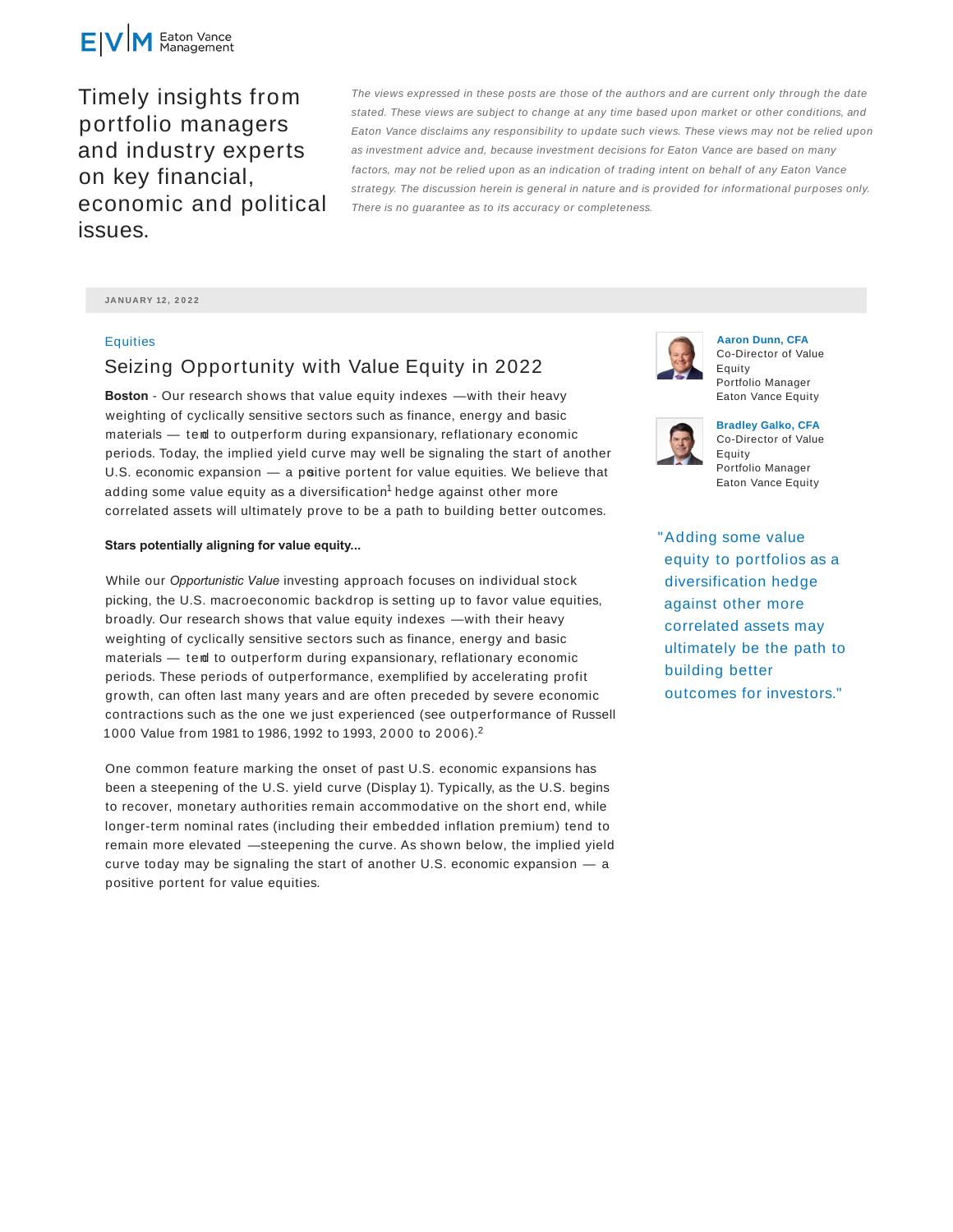

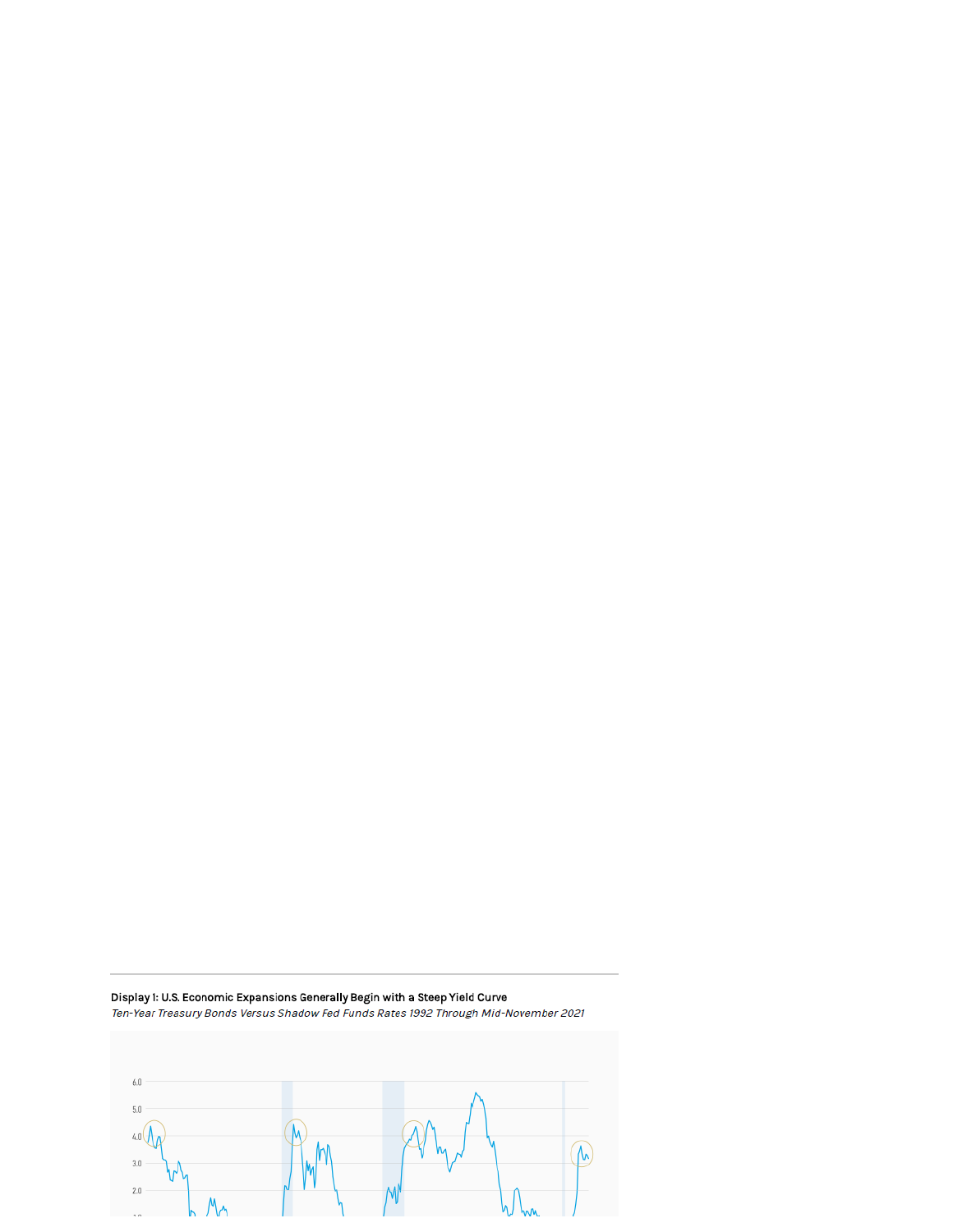*The key point is that the status quo bias inherently ignores the potential generational shift of future inflation, the drivers behind it and the wide-reaching impacts of higher interest rates across the yield curve. We believe this creates ample opportunity for alpha generation.*

**Bottom line:** Our philosophy targets strategically advantaged companies with high investment returns and strong cash flow generation. We look to invest in the stocks of these companies when they are out of favor or misunderstood by the broader market and, therefore, trading at a discount to intrinsic value — an approach we refer to as *Opportunistic Value* investing. We leverage our dedicated team of equity analysts, with an average of over two decades of experience, to find these opportunistic values. When we do find them, we invest with conviction, and we use a series of team disciplines to fight complacency and remain on an opportunistic footing for our investors.

- 1. Diversification does not eliminate the risk of future loss.
- 2. The index performance is provided for illustrative purposes only and is not meant to depict the performance of a specific investment. Past performance is no guarantee of future results.

**Russell 1000® Value Index** is an index that measures the performance of those Russell 1000 companies with lower price-to-book ratios and lower forecasted growth values.

## *RISK CONSIDERATIONS*

*Investing entails risks and there can be no assurance that any strategy will achieve profits or avoid incurring losses.*

*There is no assurance that a portfolio will achieve its investment objective. Portfolios are subject to market risk, which is the possibility that the market values of securities owned by the portfolio will decline and may therefore be less than what you paid for them. Market values can change daily due to economic and other events (e.g. natural disasters, health crises, terrorism, conflicts and social unrest) that affect markets, countries, companies or governments. It is difficult to predict the timing, duration, and potential adverse effects (e.g. portfolio liquidity) of events. Accordingly, you can lose money investing in this portfolio. Please be aware that this portfolio may be subject to certain additional risks. In general, equities securities' values also fluctuate in response to activities specific to a company. Stocks of small-and medium-capitalization companies entail special risks, such as limited product lines, markets and financial resources, and greater market volatility than securities of larger, more established companies. Investments in foreign markets entail special risks such as currency, political, economic, market and liquidity risks. Illiquid securities may be more difficult to sell and value than publicly traded securities (liquidity risk). Non-diversified portfolios often invest in a more limited number of issuers. As such, changes in the financial condition or market value of a single issuer may cause greater volatility. The impact of the coronavirus on global markets could last for an extended period and could adversely affect the Fund's performance.*

Accessibility | Privacy & Security | Terms & Conditions | Form CRS | Contact To report a website vulnerability, please go to Responsible Disclosure. Eaton Vance is part of Morgan Stanley Investment Management, the asset management division of Morgan Stanley. For USA PATRIOT Act Disclosure Notice please click here.